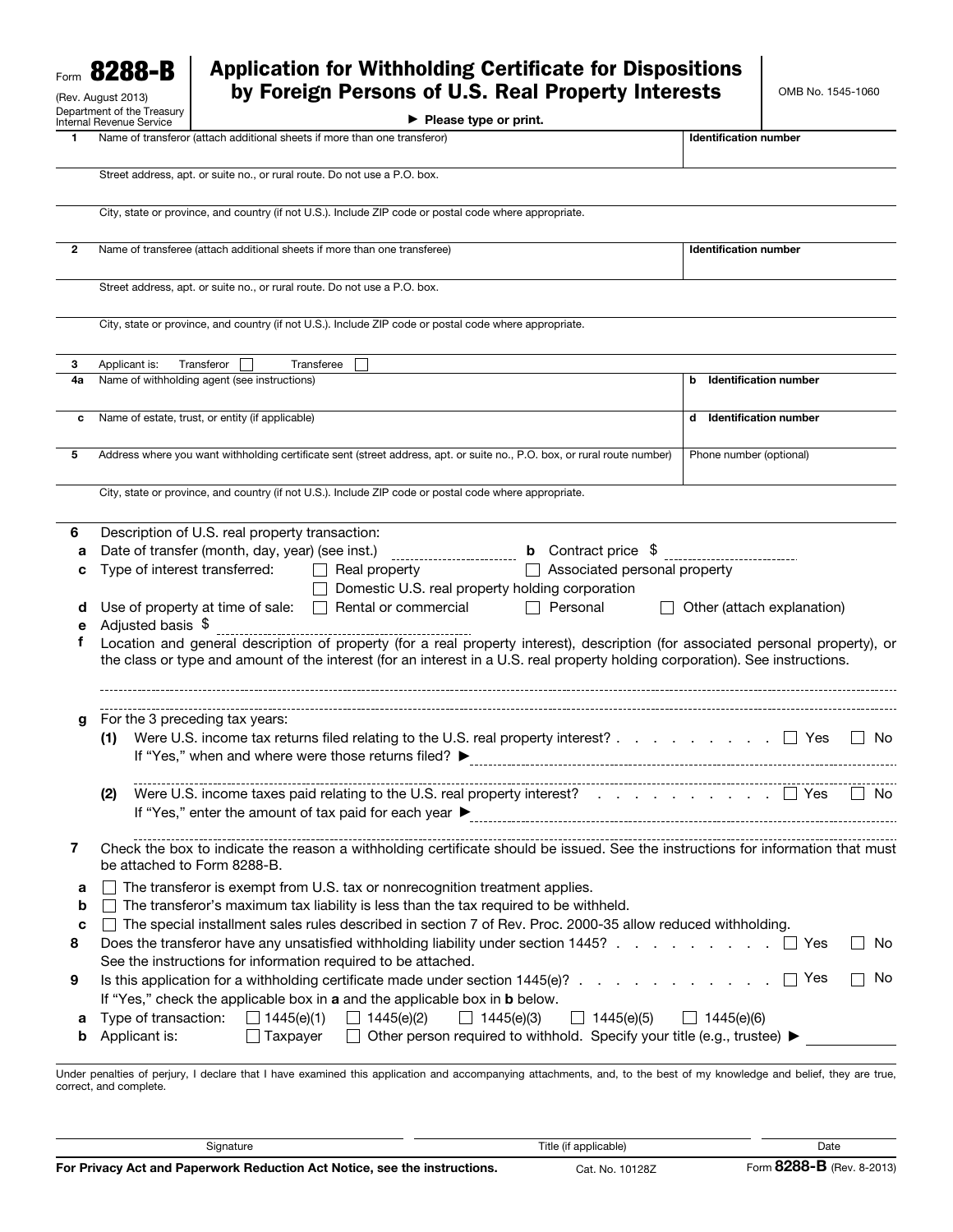Section references are to the Internal Revenue Code unless otherwise noted.

## Future Developments

For the latest information about developments related to Form 8288 and its instructions, such as legislation enacted after they were published, go to *www.irs.gov/form8288*.

## General Instructions

Purpose of form. Use Form 8288-B to apply for a withholding certificate to reduce or eliminate withholding on dispositions of U.S. real property interests by foreign persons, but only if the application is based on:

1. A claim that the transferor is entitled to nonrecognition treatment or is exempt from tax,

2. A claim solely on a calculation that shows the transferor's maximum tax liability is less than the tax otherwise required to be withheld, or

**3.** A claim that the special installment sales rules described in section 7 of Rev. Proc. 2000-35 allowed reduced withholding.

Do not use this form for applications:

• Based on an agreement for the payment of tax with conforming security,

• For blanket withholding certificates under Rev. Proc. 2000-35, or

• Other than the three types described above.

See Regulations sections 1.1445-3 and 1.1445-6 and Rev. Proc. 2000-35 for information and procedures for applying for a withholding certificate.

## Who can apply for a withholding

certificate. Either the transferee or the transferor (or other authorized person) can file this application.

Withholding certificate. The IRS can issue a withholding certificate to reduce or eliminate withholding under section 1445. A certificate issued before the transfer notifies the transferee that reduced withholding or no withholding is required. A certificate issued after the transfer may authorize an early or a normal refund. If, on the date of transfer, an application for a withholding certificate is or has been submitted to the IRS, the applicable withholding is not required to be paid over to the IRS until the 20th day after the day that the IRS mails the withholding certificate or notice of denial. A transferor that applies for a withholding certificate must notify the transferee in writing that the certificate has been applied for on the day of or prior to the transfer.

The IRS will normally act on an application within 90 days of receipt of all information necessary to make a proper determination. The IRS will determine whether withholding should be reduced or eliminated or whether a withholding certificate should not be issued.

*Identification number.* The U.S. taxpayer identification number (TIN) of all parties to the transaction must be on the application for a withholding certificate. For U.S. individuals, the TIN is a social security number (SSN). For all other entities, it is an employer identification number (EIN). If you do not have an EIN, you can apply for one online at *www.irs.gov/smallbiz* or by telephone at 1-800-829-4933. Also, you can file Form SS-4, Application for Employer Identification Number, by fax or mail.

If you are a nonresident alien individual who is required to have a TIN, but is not eligible to obtain an SSN, you must apply for an IRS individual taxpayer identification number (ITIN). If you do not have a TIN and are eligible for an ITIN, you can apply for an ITIN by attaching the completed Form 8288-B to a completed Form W-7 and forwarding the package to the IRS at the address given in the Form W-7 instructions. Get Form W-7, Application for IRS Individual Taxpayer Identification Number, for more information.

Any withholding certificate issued by the IRS applies only for the limited purpose of determining the withholding obligation under section 1445 and does not apply to any substantive issue that may arise in connection with the transfer. The acceptance by the IRS of any evidence submitted in connection with this application is not binding on the IRS for any purpose other than issuing the withholding certificate. The information submitted in support of the application may be subject to verification by the IRS prior to issuance of a withholding certificate.

If you receive a withholding certificate from the IRS and withholding is still required, a copy of the withholding certificate must be attached to Form 8288, U.S. Withholding Tax Return for Dispositions by Foreign Persons of U.S. Real Property Interests.

Installment sales. A transferee is required to withhold on the full sales price regardless of the amount of the payment. However, if the transferor is not a dealer and will report gain using the installment method under section 453, a withholding certificate allowing reduced withholding may be obtained. Any withholding certificate based on the installment sale method will provide for payment of interest on the deferred tax liability under section 453A(c) when applicable.

For installment sales subject to withholding under section 1445(a) or (e), the IRS will consider applications for a withholding certificate based on the transferee's (or entity's or fiduciary's) agreement to all of the following:

1. Withhold and pay over 10% or lower amount determined by the IRS (or the amount the IRS determines to be appropriate under section 1445(e)) of the down payment. The amount of the down payment includes any liabilities of the transferor (entity in the case of section 1445(e)) assumed by the transferee, or liabilities to which the U.S. real property interest was subject immediately before and after the transfer.

2. Withhold 10% or lower amount determined by the IRS (or the amount the IRS determines to be appropriate under section 1445(e)) of each subsequent payment and the interest on the deferred tax liability.

3. Use Forms 8288 and 8288-A (relating to withholding on dispositions by foreign persons of U.S. real property interests) to pay over all amounts withheld. The identification number of the transferor (or interest holder subject to withholding under section 1445(e)) must be included on Forms 8288 and 8288-A.

4. Notify the IRS before the disposition or encumbrance of the U.S. real property interest (of the installment obligation under section 1445(e)), and when it occurs, pay over the remaining amount to be withheld.

5. Continue to withhold under a reduced withholding certificate until an amended certificate is issued, even if the transferor pledges the installment obligation in exchange for all or part of the proceeds due on the obligation and includes in gross income under section 453A(d) the net proceeds of the secured indebtedness.

Where to send applications for a withholding certificate. Form 8288-B and other applications for a withholding certificate must be sent to Internal Revenue Service, P.O. Box 409101, Ogden, UT 84409.

## Specific Instructions

Complete all information for each line. An application that is not substantially complete when submitted will be rejected. For example, an application without a specific or estimated date of transfer will not be considered to be substantially complete.

Line 1. Enter the name, street address, and identification number of the transferor. If there are multiple transferors, attach additional sheets giving the required information about each one. For a transaction under section 1445(e), enter the required information for each foreign person for whom you are requesting reduced withholding.

Line 2. Enter the name, street address, and identification number of the transferee. If there are multiple transferees, attach additional sheets giving the required information about each one.

Line 4a. The withholding agent will normally be the buyer or other transferee as described in section 1445(d)(4). For distributions under section 1445(e), the withholding agent also includes a trustee, executor, or other authorized person.

Line 4b. If you are not applying for this withholding certificate in your personal capacity, enter your SSN or ITIN (see *Identification number* on this page for more information).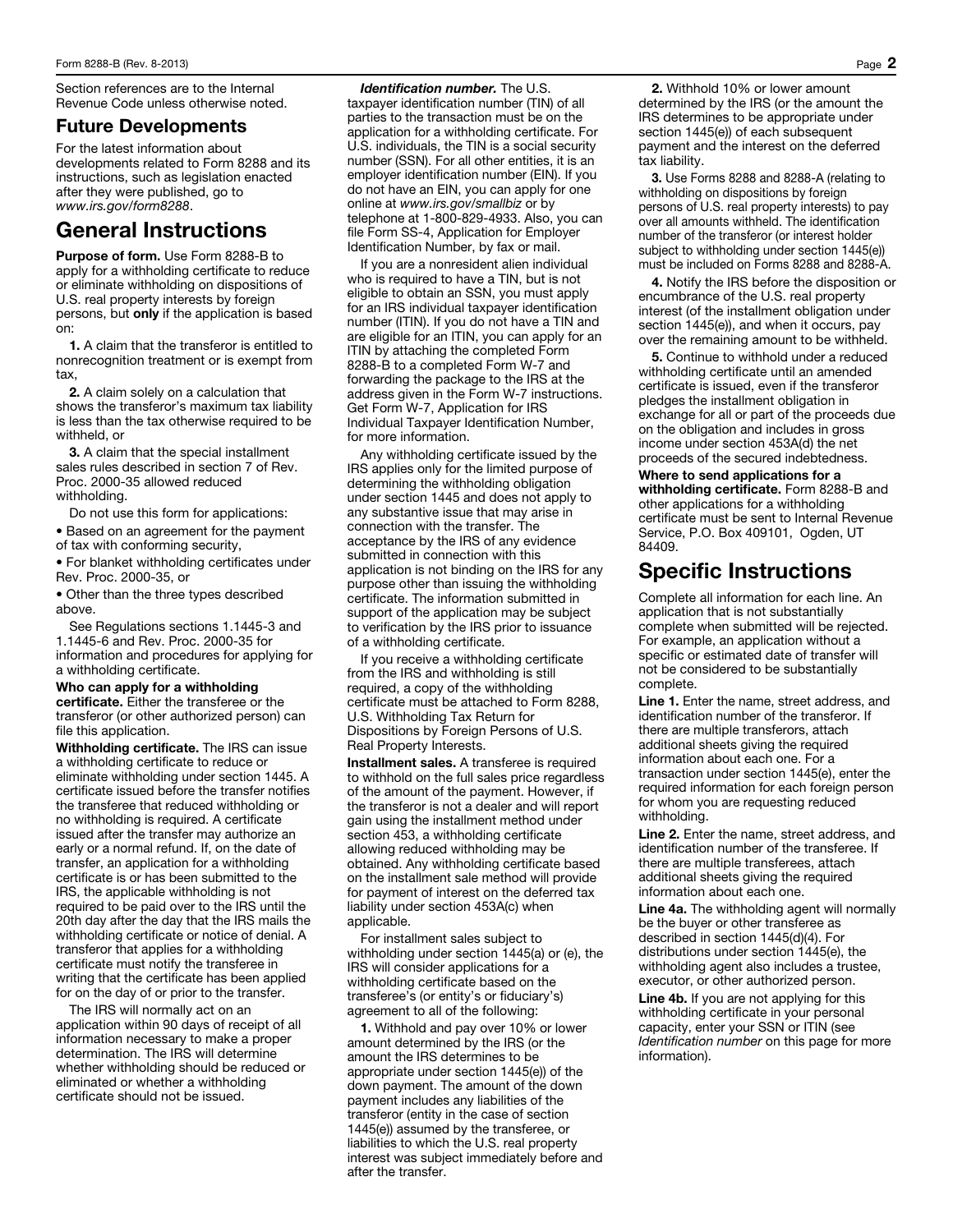Line 4c. If you are acting on behalf of an estate or trust, or are signing as an authorized person for an entity other than an individual (for example, a corporation, qualified investment entity, or partnership), enter the name of the estate, trust, or entity.

Line 4d. Enter the EIN of the estate, trust, or entity.

Line 5. Enter the address you want the IRS to use for purposes of returning the withholding certificate.

Line 6a. Enter the year as a four-digit number (for example, "2013").

Line 6c. "Associated personal property" means property (for example, furniture) sold with a building. See Regulations section 1.897-1.

Line 6d. Check "Other" if the property was used for both personal and rental use and attach an explanation.

Line 6f. Enter the address and description of the property (for example, "10-story, 100-unit luxury apartment building"). For a real estate holding corporation interest transferred, enter the class or type and amount of the interest (for example, "10,000 shares Class A Preferred Stock XYZ Corporation"). You may attach additional sheets. Be sure to include your name and TIN on each sheet you attach. Line 6g. A U.S. income tax return includes Forms 1040NR, and 1120-F.

Line 7a. If you checked 7a, attach:

1. A brief description of the transfer,

2. A summary of the law,

3. Facts supporting the claim of

nonrecognition or exemption,

4. Evidence that the transferor has no unsatisfied withholding liability, and

5. The most recent assessed value for state or local property tax purposes of the interest to be transferred, or other estimate of its fair market value. You need not submit supporting evidence of the value of the property.

A nonresident alien or foreign corporation must also attach a statement of the adjusted basis of the property immediately before the distribution or transfer.

Line 7b. If you checked 7b, attach a calculation of the maximum tax that can be imposed on the disposition. You must also include a statement signed by the transferor under penalties of perjury that the calculation and all supporting evidence is true and correct to the best knowledge of the transferor.

The calculation of the maximum tax that can be imposed must include:

1. Evidence of the amount to be realized by the transferor, such as a copy of the signed contract of transfer;

2. Evidence of the adjusted basis of the property, such as closing statements, invoices for improvements, and depreciation schedules, or if no depreciation schedules are submitted, a statement of the nature of the use of the property and why depreciation was not allowed;

3. Amounts to be recaptured for depreciation, investment credit, or other items subject to recapture;

4. The maximum capital gain and/or ordinary income tax rates applicable to the transfer;

5. The tentative tax owed; and

6. Evidence showing the amount of any increase or reduction of tax to which the transferor is subject, including any reduction to which the transferor is entitled under a U.S. income tax treaty.

If you have a net operating loss, see Rev. Proc. 2000-35, section 4.06, for special rules about the maximum tax calculation.

If the purchase price includes personal property not subject to tax under section 897, for the calculation of maximum tax, the transferor must also include a statement listing each such item of personal property transferred and the fair market value attributable to each item. The fair market value claimed should be supported by an independent appraisal or other similar documentation.

Line 7c. If you checked 7c, see *Installment sales* earlier.

Line 8. You must provide a calculation of the transferor's unsatisfied withholding liability or evidence that it does not exist. This liability is the amount of any tax the transferor was required to, but did not, withhold and pay over under section 1445 when the U.S. real property interest now being transferred was acquired, or upon a prior acquisition. The transferor's unsatisfied withholding liability is included in the calculation of maximum tax liability so that it can be satisfied by the withholding on the current transfer.

Evidence that there is no unsatisfied withholding liability includes any of the following:

1. Evidence that the transferor acquired the subject or prior real property interest before 1985;

2. A copy of Form 8288 filed and proof of payment;

3. A copy of a withholding certificate issued by the IRS plus a copy of Form 8288 and proof of payment of any amount required by that certificate;

4. A copy of the nonforeign certificate furnished by the person from whom the U.S. real property interest was acquired (the certificate must be executed at the time of acquisition);

5. Evidence that the transferor purchased the subject or prior real property interest for \$300,000 or less and a statement, signed by the transferor under penalties of perjury, that the transferor purchased the property for use as a residence within the meaning of Regulations section 1.1445-2(d)(1);

6. Evidence that the person from whom the transferor acquired the subject or prior U.S. real property interest fully paid any tax imposed on that transaction under section 897;

7. A copy of a notice of nonrecognition treatment provided to the transferor under Regulations section 1.1445-2(d)(2) by the person from whom the transferor acquired the subject or prior U.S. real property interest; or

8. A statement, signed by the transferor under penalties of perjury, explaining why the transferor was not required to withhold under section 1445(a) with regard to the transferor's acquisition of the subject or prior real property interest.

Line 9a. If the transaction is subject to withholding under section 1445(e), check the box to indicate which provision of section 1445(e) applies.

Line 9b. Indicate whether the applicant is the taxpayer or the person required to withhold, and in what capacity that person is required to withhold.

Signature. The application must be signed by an individual, a responsible corporate officer, a general partner of a partnership, or a trustee, executor, or other fiduciary of a trust or estate. The application may also be signed by an authorized agent with a power of attorney. Form 2848, Power of Attorney and Declaration of Representative, can be used for this purpose.

Privacy Act and Paperwork Reduction Act Notice. We ask for the information on this form to carry out the Internal Revenue laws of the United States. Section 1445 generally imposes a withholding obligation on the buyer or other transferee (withholding agent) when a U.S. real property interest is acquired from a foreign person. Section 1445 also imposes a withholding obligation on certain foreign and domestic corporations, qualified investment entities, and the fiduciary of certain trusts and estates. This form is used to apply for a withholding certificate to reduce or eliminate withholding on dispositions of U.S. real property interests by foreign persons if certain conditions apply.

You are required to provide this information. Section 6109 requires you to provide your identification number. We need this information to ensure that you are complying with the Internal Revenue laws and to allow us to figure and collect the right amount of tax. Failure to provide this information in a timely manner, or providing false information, may subject you to penalties. Routine uses of this information include giving it to the Department of Justice for civil and criminal litigation, and to cities, states, the District of Columbia, and to U.S. commonwealths and possessions for use in the administration of their tax laws. We may also disclose this information to other countries under a tax treaty, to federal and state agencies to enforce federal nontax criminal laws, or to federal law enforcement and intelligence agencies to combat terrorism.